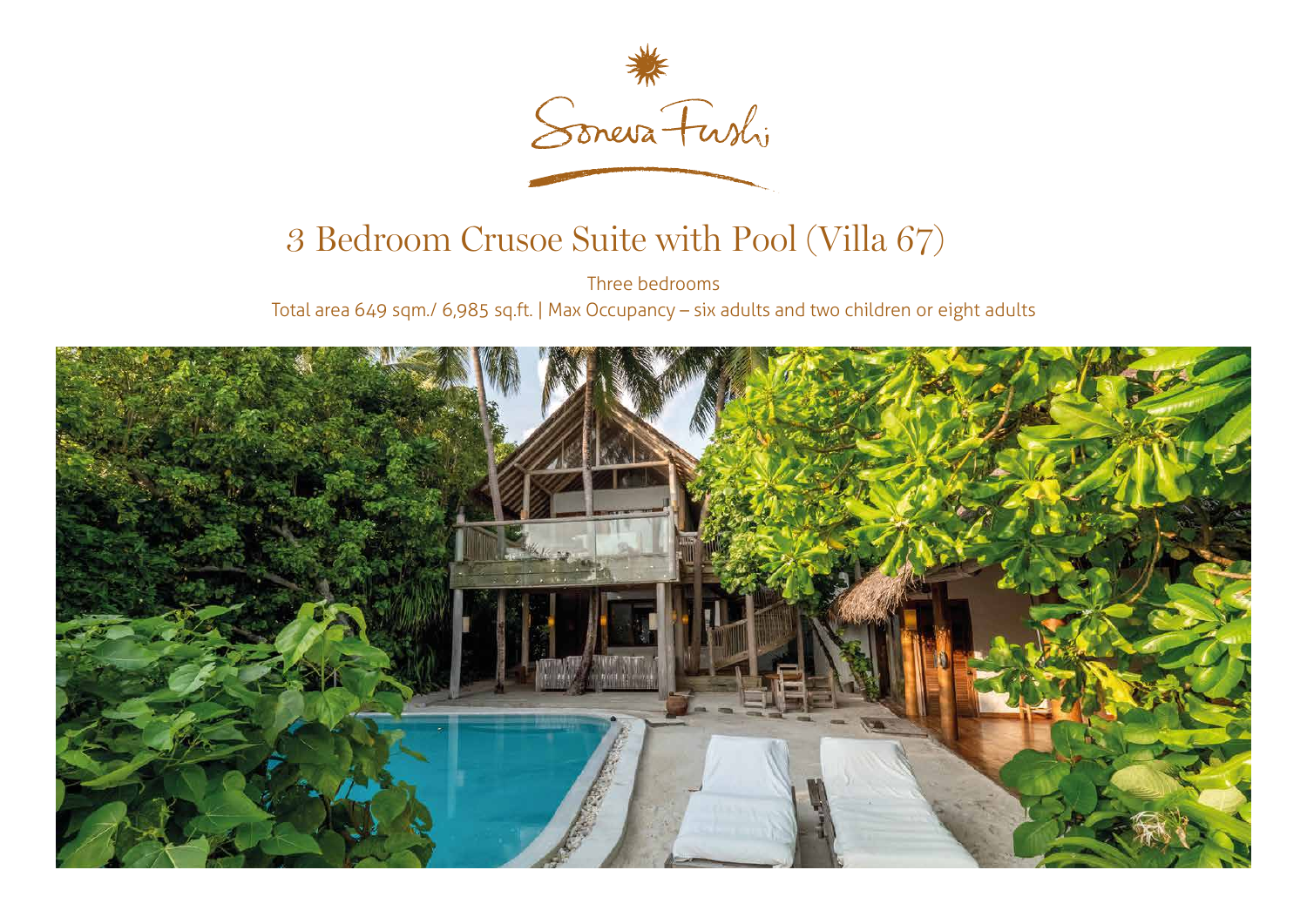

Watching the sun descend below the horizon, we knew we'd found a special place – one that called for a beautiful hideaway where a family or group of friends could enjoy this spectacular Maldivian location in total privacy.

Our 3 Bedroom Crusoe Villa Suite with Pool offers this – and a little more. An expansive beachfront suite with a two-storey and separate one-storey villa, the whitewashed walls and thatched roofing blend perfectly with the stunning setting. Open-air bathrooms offer the allure of nature meets luxury. And then there is your own pool and outdoor sitting area – perfect for those days when all you want to do relax in your sanctuary, enjoying the personal butler service of Barefoot Butler.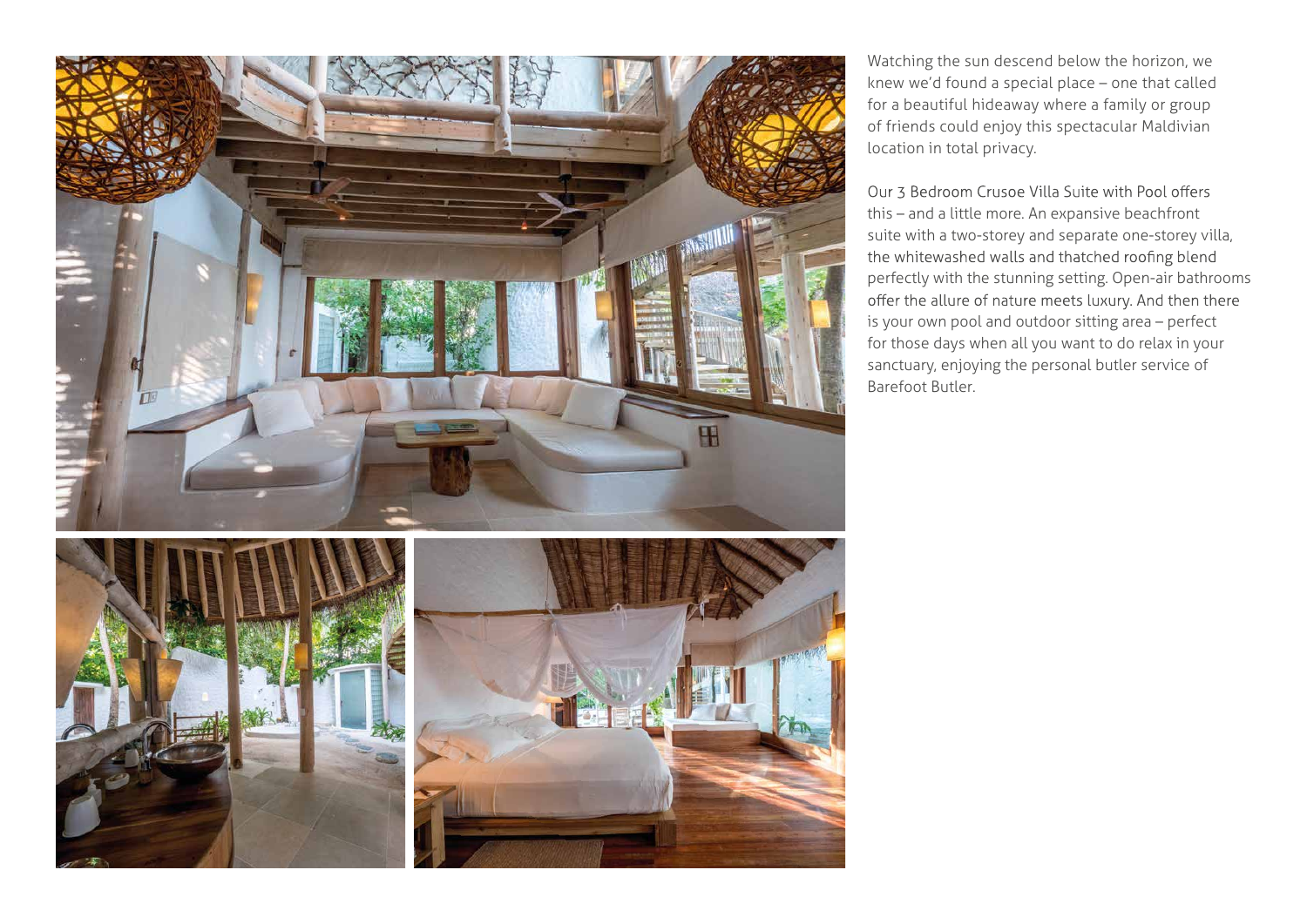



## **All the luxurious details**

- Beach front duplex villas with upstairs and downstairs bedrooms
- Open-air garden bathroom with bathtub, shower and a double sink unit with large over hanging mirror
- Private outside sitting area with sun loungers and direct access to beach
- Overhead fan, air conditioning, extensive mini bar and personal safe
- DVD player and Bose Hi-fi system with docking • station for personal iPods
- Bicycles are provided for all villas
- Wi-Fi connection is provided in villa on request
- Barefoot Butler service for all villas
- IDD telephones

## **Ground Floor**

- Bedroom with king size or twin beds and en suite bathroom
- Large sitting room with daybed/sofas
- Luxurious open-air garden bathroom with water feature, large bathtub and separate shower
- Private swimming pool
- Spacious kitchen and dining rooms
- Children's bedroom

## **Upstairs**

• Spacious master bedroom with king or twin bed open to a gangway overlooking the sitting room and leading to private balcony

For reservations please contact: T: +91 124 4511000 E: reservations@soneva.com soneva.com